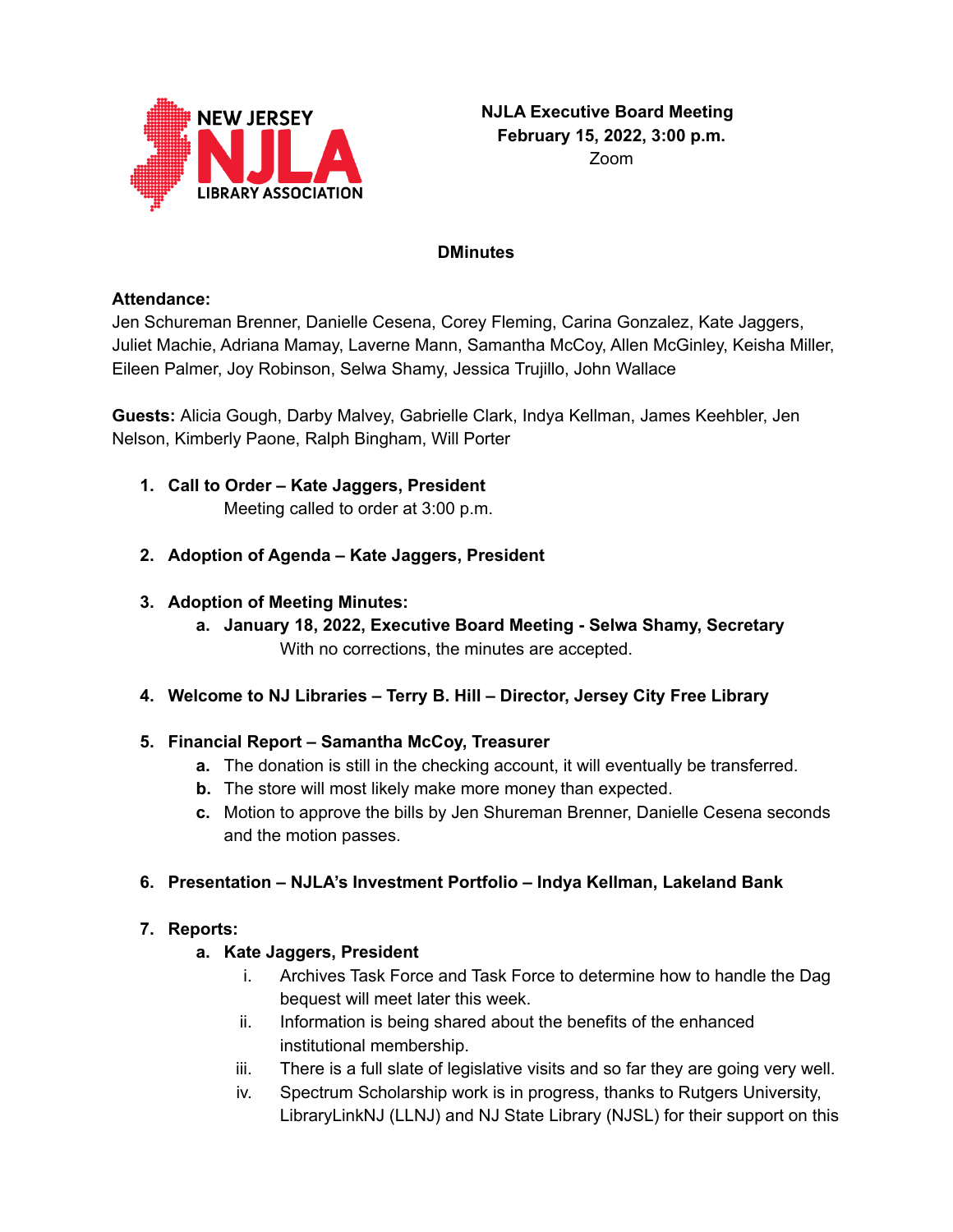initiative.

- v. Kate, Jessica Trujillo, and Juliet Mache are meeting with LLNJ monthly exploring ways to tighten partnership.
- vi. Kate was invited to be part of the MentorNJ Leadership Team.
- vii. Look at the liaison report for a look into work going on in committees and sections.
- viii. Initial responses for the mid-year leadership survey are coming in.
- ix. Provides a recommendation of Board Appointment to fill Kerry Weinstein's Seat - Laverne Mann moves to have Will Porter fill the member-at-large seat vacated by Kerry Weinstein. Jen Brenner seconds and the motion passes.

# **b. Juliet Machie, Executive Director - Full [Report](https://njla.memberclicks.net/assets/Exec_Board_Minutes_Docs/Board_Docs_2021-22/Exec%20Dir%20Report%20Feburary%202022.pdf)**

- i. Interview with NJ Spotlight News about equity, diversity, and inclusion (EDI) and the Construction Bond Grants.
- ii. Budget Advocacy very busy. Grateful to everyone who participates in the visits as well as the legislators who have supported library's over the years. Juliet has asked supportive legislators about available ARPA funds that could benefit libraries. Three to four visits so far this year and more scheduled this week.
	- 1. The Public Policy team is being very helpful.
- iii. Audit Update FY21 audit is progressing. Sam McCoy, Abby and Juliet are looking for requested documents.
- iv. Partnerships EDI collaboration with NJLS and LLNJ Town Hall scheduled for February 24.
	- 1. WRNJ interview about EDI initiatives.
- v. Donations
	- 1. \$50,000 from EBSCO for EDI operations and initiatives. The donation is specifically for NJLA. They are also offering to support NJLA, including the conference.
	- 2. Sesame Street Music CD donation from Bob Graph. It will be received at the Talking Book and Braille Center (TBBC). The Youth Services Division of NJSL will manage the disbursement of the CDs. Thanks to Adam Szczepaniak at TBBC and Jen Nelson.
	- 3. LLNJ will be supportive with the distribution of the CDs.
- vi. Access Navigator Report Gabie Clark submitted a report. One navigator resigned and another needs to be hired.
- vii. Thanks to the board on behalf of Karen Cerra and Juliet for the care and concern regarding family losses.
- **c. Eileen Palmer, ALA Councilor - Full [Report](https://njla.memberclicks.net/assets/Exec_Board_Minutes_Docs/Board_Docs_2021-22/ALA%20Chapter%20Councilor%20Report%20February%202022.pdf)**
	- i. Coretta Scott King Book Awards there are more than 10 committees under this umbrella. They are now a round table, this will encourage more people to participate and will help expose how much work the committees does.
	- ii. Staff Organizations and Library Support Staff Interest Round Tables were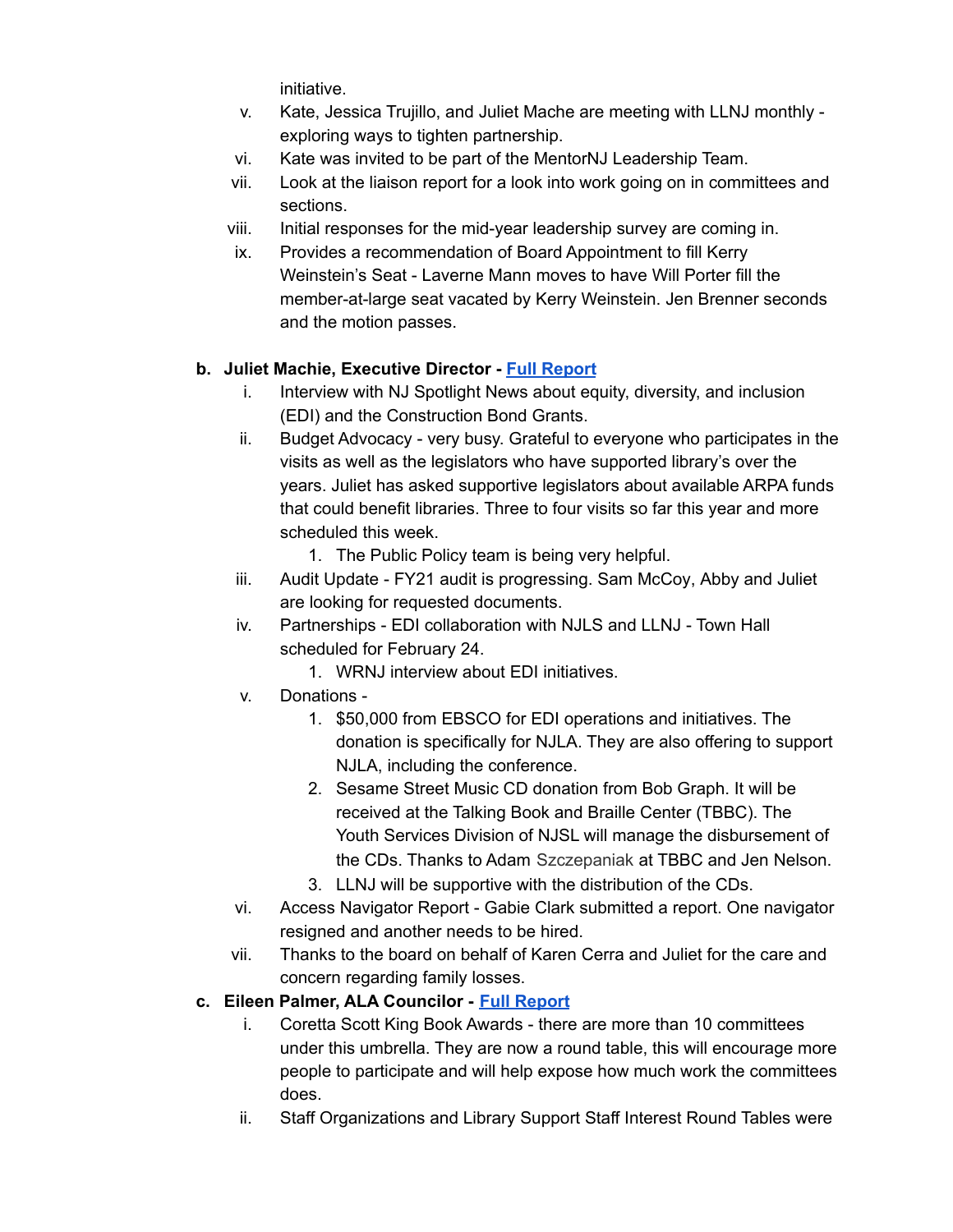dissolved to create one round table called Library Support Staff Round Table.

iii. Reorganization Discussion - Still no conclusion, a meeting is scheduled. for March and Eileen is hopeful there will be a vote.

## **8. New Business**

# **a. Employee Relations – Approval of an Access Navigator Position**

i. Gabie Clark said Richard Peppin seems like a great candidate. Salary would be \$25 per hour and up to 28 hours per week. The funding is available in the Access Navigator's budget. Will be replacing Abigail Irina. The motion passes with Jen Brenner abstaining.

# **b. Slate of Officers – Nominations & Elections Subcommittee - Jen Brenner**

- i. Full slate with candidates for every position. The process took a long time with conversations with many people.
- ii. Proposals will be introduced next month to streamline the election process and interpreting results.
- iii. The slate of candidates is approved.
- iv. Elections begin by March 1, using the platform Election Runner.
- v. Section elections will be organized next.

### **c. Strategic Planning Committee - Jessica Trujillo**

**i.** A plan was developed to give us time to fully implement a good strategic plan. It expires at the end of June but more time is needed.

### **ii. FY23 Operations Plan**

- 1. To make sure we are doing all the work that is in place. Alysa Valenti is working on a quick visual report card of the strategic plan.
- 2. Timeline was created to assure milestones are being met.
- 3. Data will be reviewed to see what may be missing and a plan to acquire that data.
- 4. Key stakeholder list will be created. A survey will inform the questions asked of this group.
- 5. There will be a six month checkin to hold the task force accountable.
- 6. Next meeting is March 2.
- 7. An operations plan to carry us for a year from the expiration date of the Strategic Plan needs to be approved by the board.
- 8. Juliet Mache said if there are budget implications the plan needs to be approved by March.
- 9. Jessica will share a Google Doc with the board so comments can be included before the March meeting.

# **d. Conference Committee Update**

- i. Exhibitor and sponsor registration is open, \$22,000 has already been collected. Verbal commitment for a \$10,000 level sponsor and others.
- ii. Working with the NJLA office, thanks to them for making this happen.
- iii. A welcome packet to exhibitors will go out by the end of the month.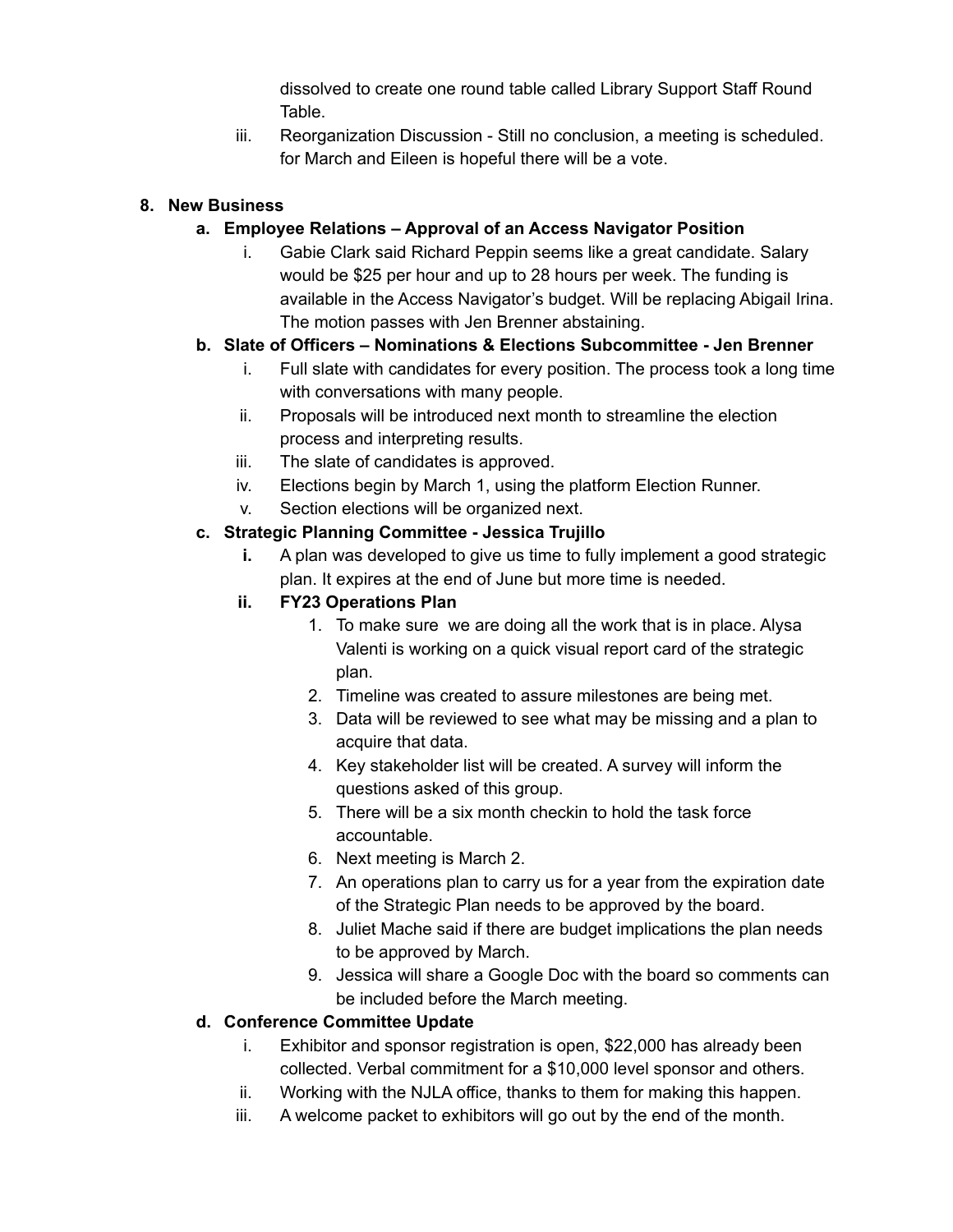- iv. COVID-19 protocols are being finalized so they can be added to the website.
- v. Reviewing proposals to make a decision about vaccine tracking services at conferences.
- vi. The schedule is almost finalized and general registration will hopefully open before the end of February.

## **9. Old Business**

### **10. Partnering organizations**

- **a. NJSL - Jen Nelson**
- **b. LibraryLinkNJ - Darby Malvey**
	- i. LLNJ welcomed a new part-time staff member, Programming & Outreach Specialist.
	- ii. The strategic planning process has begun. A consultant was hired.
	- iii. Thanks to NJLA for upcoming programs, Mid-Career series starting in March, also Snapshot Month Celebration similar to last year, closer to the end of April.
	- iv. Intellectual Freedom Meetups March 10 will be hosted by Sharon Rawlins.
	- v. Super Library Supervisor training registration opened yesterday and it is almost halfway full.

# **c. NJASL - Darby Malvey - Full [Report](https://njla.memberclicks.net/assets/Exec_Board_Minutes_Docs/Board_Docs_2021-22/NJASL%20Liaison%20Report%20February%202022.pdf)**

- i. The Rapid Regional Response Team has been meeting. Members are Judith Pissano, Cathay DeCampli, Lindsey Hintelman, Amy Penwell, and Darby Malvey. The team is looking for help from the central or northern part of the state. Those interested can email [advocacy@njasl.org.](mailto:advocacy@njasl.org)
	- 1. Public library directors will be asked to disseminate information to staff and the public.
- ii. N. Hunterdon and Voorhees challenges all books have been retained. Martha Hickson was slandered and not defended by her school board. There is a request for letters to support Martha.
	- 1. Link in report with details and a sample letter. Letters need to be submitted by February 22.
- iii. Public Policy Updates teacher shortages are getting worse. Media Specialist positions have been difficult to fill.
- iv. Mary Moyer is working with NJEA on the Information Literacy bill.
- v. The Dept. of Education Media Specialist liaison has left and she has not been replaced. NJASL is pushing for a replacement.

### **d. NJLTA - Pat Pavlak**

- i. Started membership drive for the year, encourage your trustees to enroll.
- ii. New Director Training running a workshop on how to work with trustees.
- iii. Two training sessions next week for new library trustees but any trustee is welcome to attend. All workshops are free and registration can be done on the website.